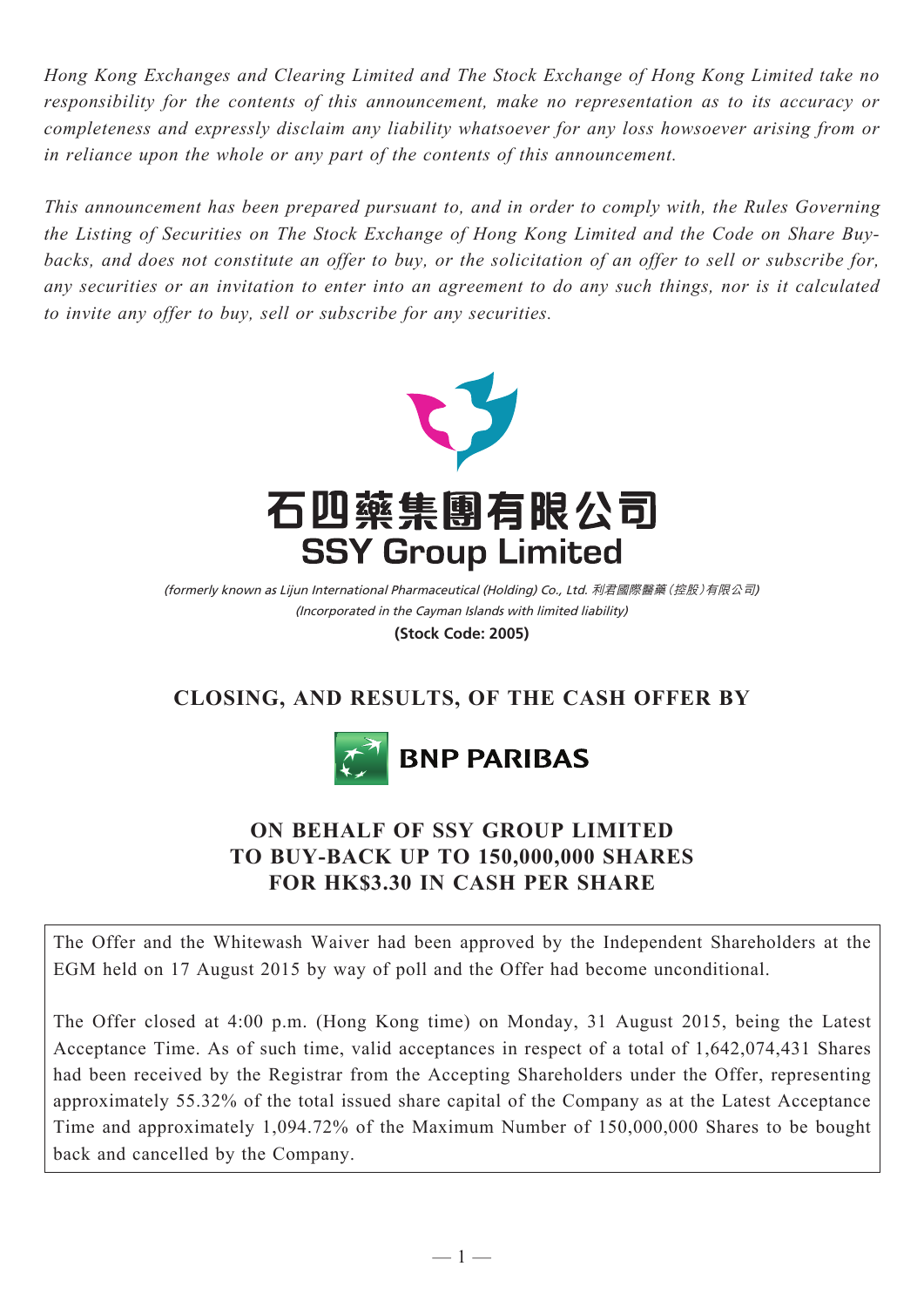Immediately after completion of the Offer, the aggregate interests of Mr. Qu, CPCL and parties acting in concert with any of them in the issued share capital of the Company will be increased from approximately 29.65% to approximately 31.23%.

The Registrar will send, by ordinary post at the Accepting Shareholder's own risk, a remittance for such total amount as is due to that Accepting Shareholder under the Offer (subject to deduction of seller's ad valorem stamp duty due on the buy-back of the Shares from the amount payable in cash) and share certificate in respect of the balance of such Shares not bought back by the Company in full (where applicable), within 7 Business Days after the close of the Offer, that is on or before Thursday, 10 September 2015.

References are made to Offer Document in connection with the Offer and the Whitewash Waiver dated 31 July 2015 and the announcement in relation to the poll results of the EGM dated 17 August 2015 whereby the Company announced that the Offer and the Whitewash Waiver had been approved by the Independent Shareholders at the EGM by way of poll and the Offer had become unconditional. Unless otherwise stated, capitalised terms used herein bear the same meanings as those defined in the Offer Document.

## **CLOSE OF THE OFFER AND ACCEPTANCE LEVEL OF THE OFFER**

The Offer closed at 4:00 p.m. (Hong Kong time) on Monday, 31 August 2015, being the Latest Acceptance Time. As of such time, valid acceptances in respect of a total of 1,642,074,431 Shares had been received by the Registrar from the Accepting Shareholders under the Offer, representing approximately 55.32% of the total issued share capital of the Company as at the Latest Acceptance Time and approximately 1,094.72% of the Maximum Number of 150,000,000 Shares to be bought back and cancelled by the Company.

## **ASSURED ENTITLEMENT AND BASIS OF ALLOCATION OF EXCESS TENDERS**

Shares validly tendered for acceptance of the Offer by the Accepting Shareholders will be bought back by the Company in full to the extent of each Accepting Shareholder's Assured Entitlement (being 143 Shares per one board lot of 2,000 Shares rounded down to the nearest whole number of Shares, representing approximately 7.18% of the Shares each Accepting Shareholder owned as at the Latest Acceptance Time). As the aggregate Excess Tenders exceeds the Maximum Number, acceptances of the Excess Tenders will be scaled down on a pro rata basis, based on the total number of Excess Tenders and calculated in accordance with the following formula (save that the Company may, in its absolute discretion, round such figure up or down with the intention of avoiding, as far as practicable, Shares being held by Shareholders in odd lots or fractional entitlements):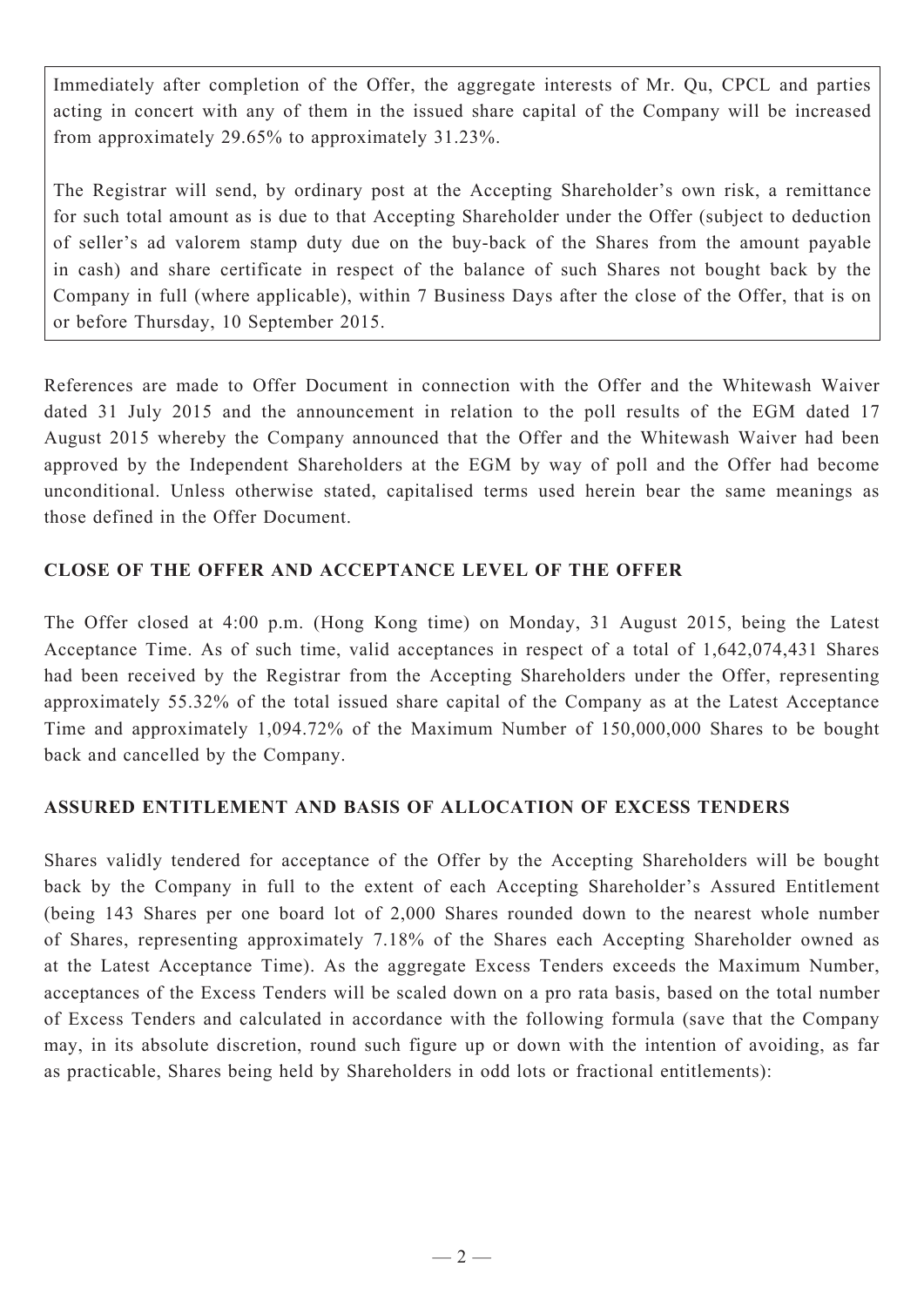$$
\frac{(150,000,000 - A) \times C}{B}
$$

- $A =$  Total number of Shares in respect of which the Offer is validly accepted by all Accepting Shareholders and which form either all or part of their respective Assured Entitlements (as the case may be)
- $B =$  Total number of Shares in respect of which the Offer is validly accepted by the Accepting Shareholders in excess of their respective Assured Entitlements
- $C =$  Number of Shares in respect of which the Offer is validly accepted by the relevant Qualifying Shareholder in excess of his/her Assured Entitlement

The decision of the Company as to the treatment of odd lots or fractional entitlements will be conclusive and binding on all Shareholders.

### **SHAREHOLDING STRUCTURE OF THE COMPANY**

The table below shows the shareholding structure of the Company immediately before the Offer Period and immediately after completion of the Offer and cancellation of the Shares bought back by the Company:

| <b>Shareholders</b>                                        | <b>Shareholding immediately</b><br>before completion of the Offer |                                    | <b>Shareholding upon</b><br>completion of the Offer and<br>cancellation of the<br><b>Shares bought-back</b> |                                    |
|------------------------------------------------------------|-------------------------------------------------------------------|------------------------------------|-------------------------------------------------------------------------------------------------------------|------------------------------------|
|                                                            |                                                                   | <b>No. of Shares</b> Approximate % |                                                                                                             | <b>No. of Shares</b> Approximate % |
| $C PCL$ (Note 1)                                           | 722,510,000                                                       | 24.34                              | 722,510,000                                                                                                 | 25.64                              |
| Mr. Qu                                                     | 157,592,000                                                       | 5.31                               | 157,592,000                                                                                                 | 5.59                               |
| <b>Sub-total of CPCL and</b><br><i>its concert parties</i> | 880,102,000                                                       | 29.65                              | 880,102,000                                                                                                 | 31.23                              |
| Public (Note 2)                                            | 2,088,425,385                                                     | 70.35                              | 1,938,425,385                                                                                               | 68.77                              |
| <b>Total</b>                                               | 2,968,527,385                                                     | 100.00                             | 2,818,527,385                                                                                               | 100.00                             |

*Notes:*

- 1. CPCL is held as to 72.93% by Mr. Qu and as to 27.07% by 39 other shareholders. By virtue of Part XV of the SFO, Mr. Qu is deemed to be interested in the Shares held by CPCL.
- 2. Such Shares include 2,000 Shares held by BNPP Securities and parties acting in concert with it (save for those members of the group of companies of BNPP Securities that are conducting exempt principal trader activities or exempt fund manager activities).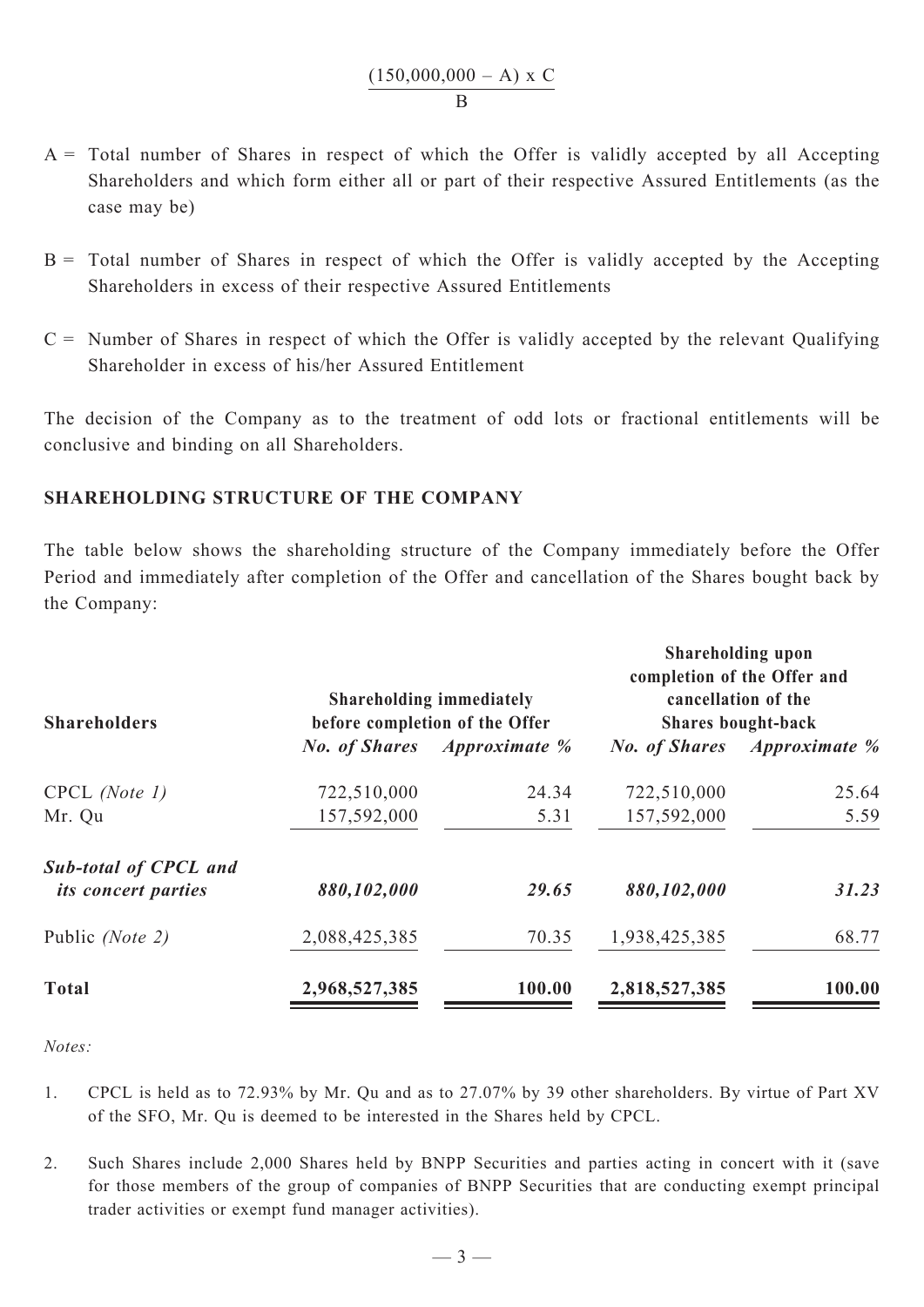3. Save as disclosed in table above, none of the Company nor parties acting in concert with it held, controlled or directed any Shares or rights over Shares immediately before the Offer Period.

Immediately after completion of the Offer, the aggregate interests of Mr. Qu, CPCL and parties acting in concert with any of them in the issued share capital of the Company will be increased from approximately 29.65% to approximately 31.23%.

None of the Company nor parties acting in concert with it has acquired or agreed to acquire any Shares or rights over Shares during the Offer Period.

None of the Company nor parties acting in concert with it has borrowed or lent any relevant securities (as defined under Note 4 to Rule 22 of the Takeovers Code) in the Company during the Offer Period.

### **SETTLEMENT**

The Registrar will send, by ordinary post at the Accepting Shareholder's own risk, a remittance for such total amount as is due to that Accepting Shareholder under the Offer (subject to deduction of seller's ad valorem stamp duty due on the buy-back of the Shares from the amount payable in cash) and share certificate in respect of the balance of such Shares not bought back by the Company in full (where applicable), within 7 Business Days after the close of the Offer, that is on or before Thursday, 10 September 2015.

#### **ODD LOTS ARRANGEMENT**

Should any Qualifying Shareholder require any assistance regarding odd lot arrangement, the Qualifying Shareholder should contact Mr. Simon Lou of Guotai Junan Securities (Hong Kong) Limited at (852)2509 7519, whose address is at 27th Floor, Low Block Grand Millennium Plaza, 181 Queen's Road, Central, Hong Kong, the designated broker appointed by the Company to match sales and purchases of odd lot holdings of Shares in the market **for a period of six weeks from the close of the Offer** to enable Shareholders to dispose of their odd lots or to top up their odd lots to whole board lots of 2,000 Shares. Shareholders should note that the matching of odd lots is not guaranteed.

> By Order of the Board **Chow Hing Yeung** *Company Secretary*

Hong Kong 31 August 2015